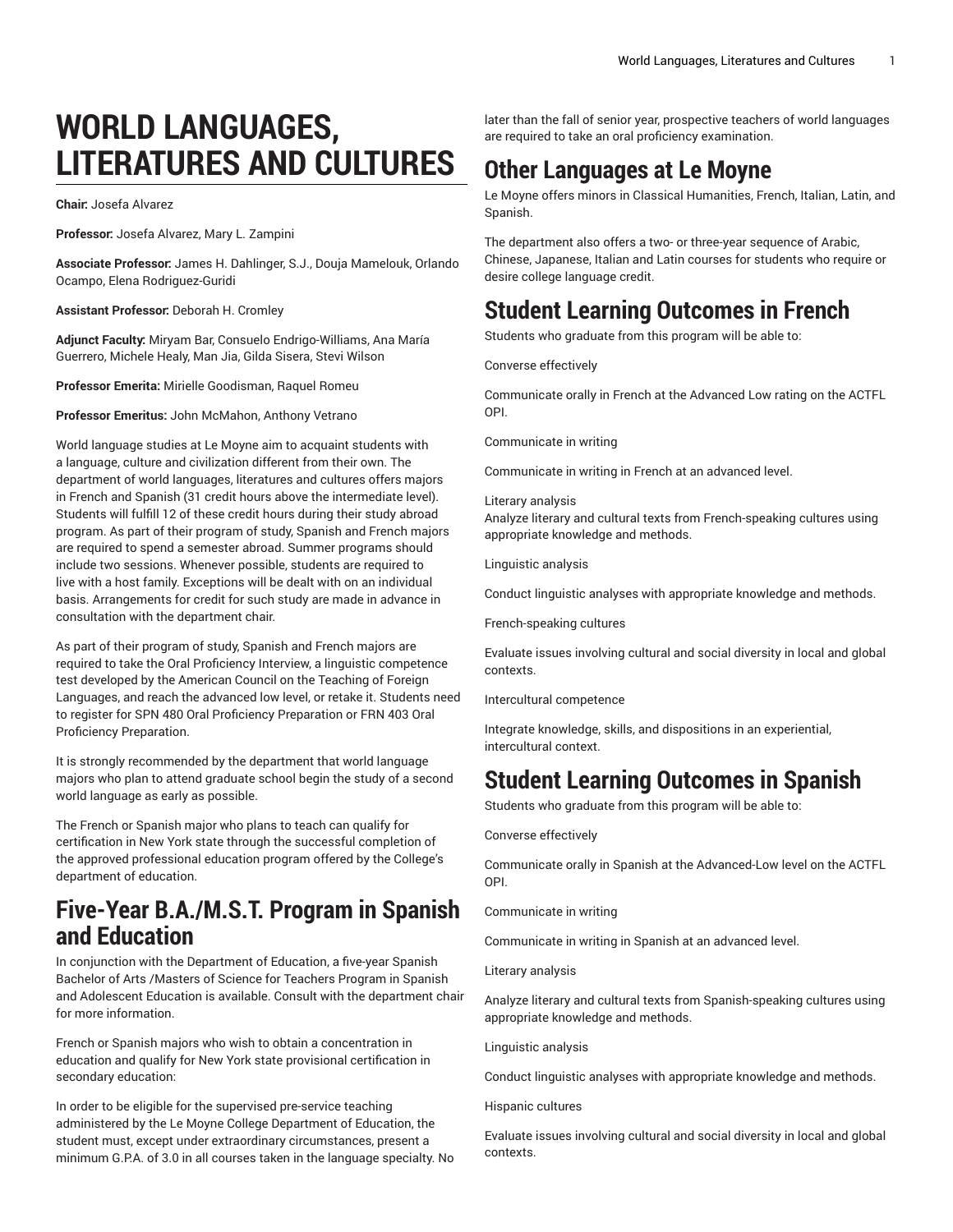#### Intercultural competence

Integrate knowledge, skills, and dispositions in an experiential, intercultural context.

- French Major (B.A.)
- Spanish Major (B.A.)
- Dual Major in French and [Communications](http://collegecatalog.lemoyne.edu/arts-sciences/communication-film-studies/dual-major-french-communications/) ([http://](http://collegecatalog.lemoyne.edu/arts-sciences/communication-film-studies/dual-major-french-communications/) [collegecatalog.lemoyne.edu/arts-sciences/communication-film](http://collegecatalog.lemoyne.edu/arts-sciences/communication-film-studies/dual-major-french-communications/)[studies/dual-major-french-communications/](http://collegecatalog.lemoyne.edu/arts-sciences/communication-film-studies/dual-major-french-communications/))
- [Dual Major in Spanish and Communications](http://collegecatalog.lemoyne.edu/arts-sciences/communication-film-studies/dual-major-spanish-communications/#requirementstext) [\(http://](http://collegecatalog.lemoyne.edu/arts-sciences/communication-film-studies/dual-major-spanish-communications/#requirementstext) [collegecatalog.lemoyne.edu/arts-sciences/communication-film](http://collegecatalog.lemoyne.edu/arts-sciences/communication-film-studies/dual-major-spanish-communications/#requirementstext)[studies/dual-major-spanish-communications/#requirementstext](http://collegecatalog.lemoyne.edu/arts-sciences/communication-film-studies/dual-major-spanish-communications/#requirementstext))
- [Classical Humanities Minor \(http://collegecatalog.lemoyne.edu/arts](http://collegecatalog.lemoyne.edu/arts-sciences/world-languages-literatures/classical-humanities-minor/)[sciences/world-languages-literatures/classical-humanities-minor/\)](http://collegecatalog.lemoyne.edu/arts-sciences/world-languages-literatures/classical-humanities-minor/)
- French and Spanish [Language](http://collegecatalog.lemoyne.edu/arts-sciences/world-languages-literatures/french-spanish-language-literature-minor/) & Literature Minor ([http://](http://collegecatalog.lemoyne.edu/arts-sciences/world-languages-literatures/french-spanish-language-literature-minor/) [collegecatalog.lemoyne.edu/arts-sciences/world-languages](http://collegecatalog.lemoyne.edu/arts-sciences/world-languages-literatures/french-spanish-language-literature-minor/)[literatures/french-spanish-language-literature-minor/\)](http://collegecatalog.lemoyne.edu/arts-sciences/world-languages-literatures/french-spanish-language-literature-minor/)
- [Italian Minor](http://collegecatalog.lemoyne.edu/arts-sciences/world-languages-literatures/italian-minor/) ([http://collegecatalog.lemoyne.edu/arts-sciences/](http://collegecatalog.lemoyne.edu/arts-sciences/world-languages-literatures/italian-minor/) [world-languages-literatures/italian-minor/\)](http://collegecatalog.lemoyne.edu/arts-sciences/world-languages-literatures/italian-minor/)
- [Latin Minor \(http://collegecatalog.lemoyne.edu/arts-sciences/world](http://collegecatalog.lemoyne.edu/arts-sciences/world-languages-literatures/latin-minor/)[languages-literatures/latin-minor/](http://collegecatalog.lemoyne.edu/arts-sciences/world-languages-literatures/latin-minor/))
- [Middle East and Islamic Studies Minor](http://collegecatalog.lemoyne.edu/interdisciplinary-programs/middleeastandislamicstudiesminor/) ([http://](http://collegecatalog.lemoyne.edu/interdisciplinary-programs/middleeastandislamicstudiesminor/) [collegecatalog.lemoyne.edu/interdisciplinary-programs/](http://collegecatalog.lemoyne.edu/interdisciplinary-programs/middleeastandislamicstudiesminor/) [middleeastandislamicstudiesminor/\)](http://collegecatalog.lemoyne.edu/interdisciplinary-programs/middleeastandislamicstudiesminor/)

# **Arabic (ARA)**

## **ARA 101. Elementary Arabic I. 4 Credit Hours.**

This course is designed for those students who are beginning the study of Arabic. Students will learn to communicate in spoken and written Arabic and will study the cultural contexts in which it is used.

#### **ARA 101C. Elementary Arabic I Consortium. 4 Credit Hours.**

This course develops beginning reading, listening, speaking and writing skills in Modern Standard Arabic. For the first three weeks, students will use Alif Baa' to master the alphabet, a few popular verbal expressions, and very basic grammar. After the completion of Alif Baa' student will move to Al-Kitaab I, where they will be exposed the 4 chapters structured around an online story that provides new vocabulary, grammar points, listening, comprehension and writing exercises. (NOTE: This course is part of the UNYLC Foreign Language Consortium. Host School is: Le Moyne.).

Prerequisites: No previous knowledge of Arabic necessary.

#### **ARA 102. Elementary Arabic II. 4 Credit Hours.**

This course is designed for those students who are beginning the study of Arabic. Students will learn to communicate in spoken and written Arabic and will study the cultural contexts in which it is used. Prerequisite: ARA 101 or permission of the department chair.

## **ARA 201. Intermediate Arabic I. 4 Credit Hours.**

This course is designed for students who have a complete command of the Arabic alphabet and sound system and can already communicate in simple social situations. The course is designed to bring the student to the point of communicating in several well defined social situations and contexts. The root and pattern system of Arabic grammar and complex sentence structure are studied using vocabulary, complex texts, and translation exercises. Prerequisite(s): ARA 102.

#### **ARA 202. Intermediate Arabic II. 4 Credit Hours.**

This course is designed for students who have a complete command of the Arabic alphabet and sound system and can already communicate in simple social situations. The course is designed to bring the student to the point of communicating in several well defined social situations and contexts. The root and pattern system of Arabic grammar and complex sentence structure are studied using vocabulary, complex texts, and translation exercises.

Prerequisite: ARA 201 or permission of the department chair.

#### **ARA 301. Arabic Conversation. 4 Credit Hours.**

This is a course to improve communication skills and emphasize pronunciation, intonation, expression and systematic vocabulary development. Audio-visual work, oral reports, compositions and class discussions based on readings from newspapers, magazines, and current writings of significant authors. Prerequisite(s): ARA 202. Cross-listed Courses: ARA 301C

#### **ARA 301C. Arabic Conversation Consortium. 3 Credit Hours.**

This is a course to improve communication skills and emphasize pronunciation, intonation, expression and systematic vocabulary development. Audio-visual work, oral reports, compositions and class discussions based on readings from newspapers, magazines, and current writings of significant authors. Prerequisite(s): ARA 202. (NOTE: This course is part of the UNYLC Foreign Language Consortium. Host School is: Le Moyne.).

Cross-listed Courses: ARA 301

#### **ARA 302. Arabic Conversation II. 4 Credit Hours.**

This course will help students expand vocabulary, improve discourse skills, and strengthen writing skills in Arabic. Through class readings, assignments, and discussion, students will also deepen their knowledge of Arabic culture and examine Arabic cultural idiomatic expressions. Prerequisite(s): ARA 301.

Cross-listed Courses: ARA 302C

## **ARA 302C. Arabic Conversation II Consortium. 4 Credit Hours.**

This course will help students expand vocabulary, improve discourse skills, and strengthen writing skills in Arabic. Through class readings, assignments, and discussion, students will also deepen their knowledge of Arabic culture and examine Arabic cultural idiomatic expressions. Prerequisite(s): ARA 301. (NOTE: This course is part of the UNYLC Foreign Language Consortium. Host School is:Le Moyne.). Cross-listed Courses: ARA 302

# **Chinese (CHN)**

#### **CHN 101. Elementary Chinese I. 3 Credit Hours.**

This course is designed for those students who are beginning the study of Mandarin Chinese. Students will learn to communicate in spoken and written Mandarin Chinese and will study the cultural contexts in which it is used.

#### **CHN 102. Elementary Chinese II. 3 Credit Hours.**

This course is designed for those students who are beginning the study of Mandarin Chinese. Students will learn to communicate in spoken and written Mandarin Chinese and will study the cultural contexts in which it is used.

Prerequisite: CHN 101 or permission of the department chair.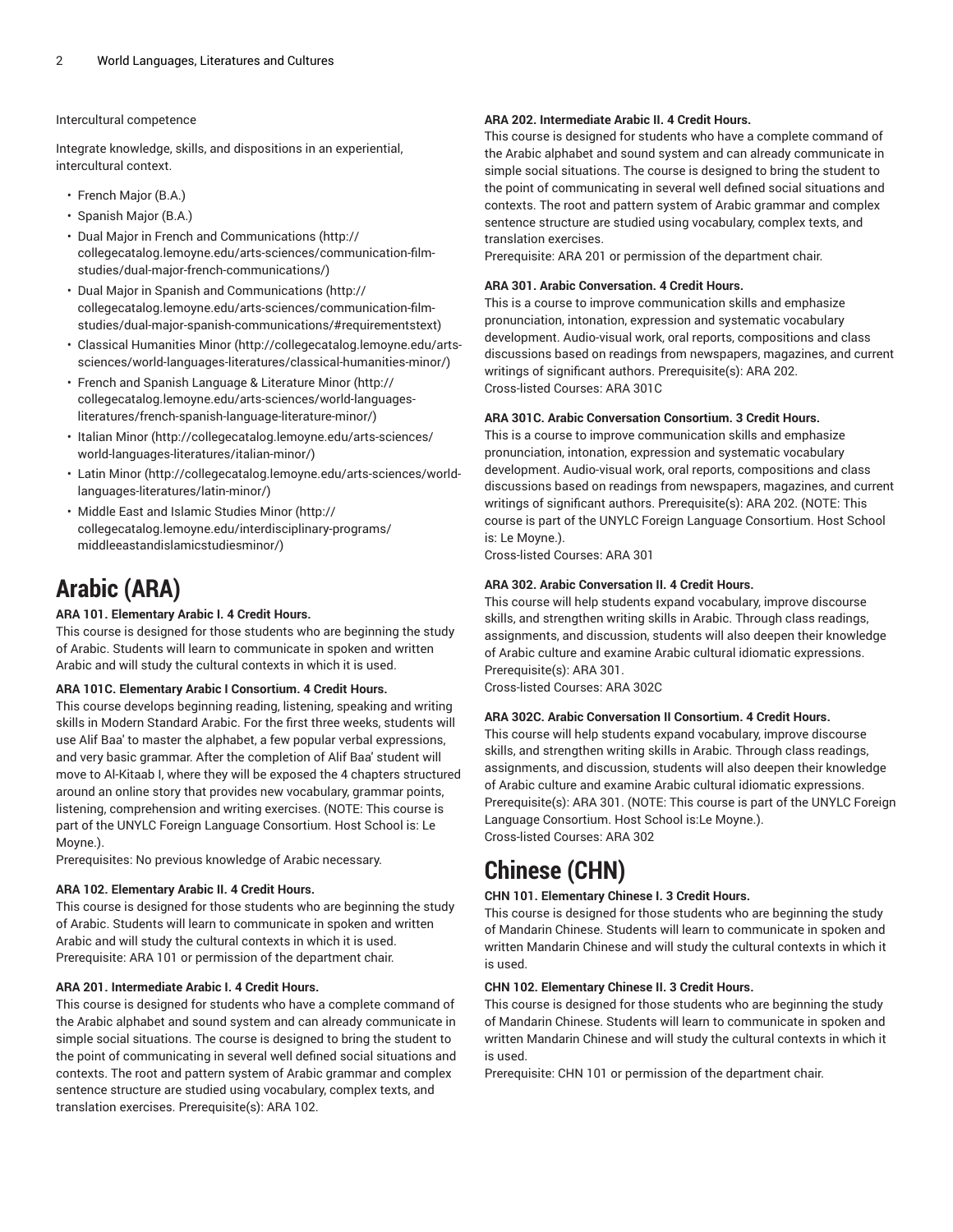#### **CHN 201. Intermediate Chinese I. 3 Credit Hours.**

The course will emphasize increased proficiency in Chinese conversation with special emphasis on speech styles and levels. Students will learn to function linguistically in a wide variety of practical situations. Reading of simple texts will begin as students practice between 300-400 basic kanji characters. Writing skills will be developed in short letters and compositions.

Prerequisites: CHN 102 or permission of department chair.

#### **CHN 202. Intermediate Chinese II. 3 Credit Hours.**

This course builds upon the skills acquired in CHN 201 and will expand students' knowledge of spoken and written Chinese. Through class discussions, assignments, and readings, students will converse on a variety of advanced topics, build a larger and more complex vocabulary, and examine current events and nuanced aspects of Chinese culture. In addition, students will improve written skills through a variety of writing tasks and formats.

Prerequisite: CHN 201.

## **CHN 324C. Experiencing China II. 3 Credit Hours.**

This course is a continuation of CHN 223. It is a course for students from Nazareth College who have completed CHN 223 and students from other colleges in the consortium who have studied Chinese at the college level for two years. It is a specially designed course which alls all students-Nazareth students in the classroom and students at other colleges from long distance-to access the instructor's instruction simultaneously with the support of synchronized and hybrid technologies. the course continues to cultivate a comprehensive ability of speaking, reading, and writing Chinese beyond the intermediate levels. Specifically, the course is designed to provide students with (1) solid knowledge of Chinese grammar which allows students to understand and express relatively complicated ideas using Chinese; (2) around 400 most used new Chinese characters; (3) ability to communicate effectively with others on everyday topics in Chinese, and (4) a further understanding of Chinese culture and history. (NOTE: THIS COURSE IS PART OF THE UNYLC FOREIGN LANGUAGE CONSORTIUM. HOST SCHOOL IS NAZARETH. PLEASE SEE THE REGISTRAR'S OFFICE OR THE FOREIGN LANGUAGE DEPARTMENT FOR A REGISTRATION FORM AND GUIDELINES).

## **Classics (CLS)**

## **CLS 203. Classical Mythology. 3 Credit Hours.**

No knowledge of Latin or Greek is required. The common repertory of myths from Greek and Roman sources is studied. Attention is also given to the influence of these myths in both ancient and later times, especially on literature and art.

Prerequisites: WRT 101, and ENG 200, ENG 210 or ENG 218.

Fulfills: Period (Pre 1789) requirement.

Cross-listed Courses: ENG 203

## **CLS 204. Classical Literature in Translation. 3 Credit Hours.**

Selected readings and discussions of important works from ancient literatures.

Cross-listed Courses: ENG 204

#### **CLS 275C. Roots for Medical Terminology. 3 Credit Hours.**

Designed for students who are pursuing a career in one of the medical fields, this course will focus on the study of the Latin and Greek roots that form the basis of most medical and scientific vocabulary. The practical aim of the course is to allow the student who is preparing for one of the medical professions to enhance greatly his or her acquisition of medical terminology. This course will also investigate the origin, ideas, and practice of ancient science and medicine. (NOTE: THIS COURSE IS PART OF THE UNYLC FOREIGN LANGUAGE CONSORTIUM. HOST SCHOOL IS SIENA. PLEASE SEE THE REGISTRAR'S OFFICE OR THE FOREIGN LANGUAGE DEPARTMENT FOR A REGISTRATION FORM AND GUIDELINES.).

## **French (FRN)**

### **FRN 101. Elementary French I. 3 Credit Hours.**

This course is intended for students who have no previous knowledge of French. The instruction is planned to enable students to read ordinary French prose, to understand simple spoken French and to begin developing a fairly correct pronunciation. Reading and oral drill constitute a large part of the work of this course. A careful study of the essentials of grammar and syntax is included with the reading. Acquisition of a basic vocabulary is of primary importance. Classroom audio-lingual practice can be supplemented by audiotaped material in Media Services, located in the library.

#### **FRN 102. Elementary French II. 3 Credit Hours.**

This course is intended for students who have no previous knowledge of French. The instruction is planned to enable students to read ordinary French prose, to understand simple spoken French and to begin developing a fairly correct pronunciation. Reading and oral drill constitute a large part of the work of this course. A careful study of the essentials of grammar and syntax is included with the reading. Acquisition of a basic vocabulary is of primary importance. Classroom audio-lingual practice can be supplemented by audiotaped material in Media Services, located in the library.

Prerequisite: FRN 101 or permission of the department chair.

#### **FRN 201. Intermediate French I. 3 Credit Hours.**

This course includes a review of the essentials of grammar, further study of more complicated constructions, translation into French and the reading of moderately difficult modern prose and poetry. In Intermediate French, the accent is on reading, which consists chiefly of narrative texts or plays and simple poems. Classroom audio-lingual practice can be supplemented by audio-taped material in Media Services, located in the library.

Prerequisite: FRN 102 or two or three years of high-school French.

#### **FRN 202. Intermediate French II. 3 Credit Hours.**

This course includes a review of the essentials of grammar, further study of more complicated constructions, translation into French and the reading of moderately difficult modern prose and poetry. In Intermediate French, the accent is on reading, which consists chiefly of narrative texts or plays and simple poems. Classroom audio-lingual practice can be supplemented by audio-taped material in Media Services, located in the library.

Prerequisite: FRN 102 or two or three years of high-school French.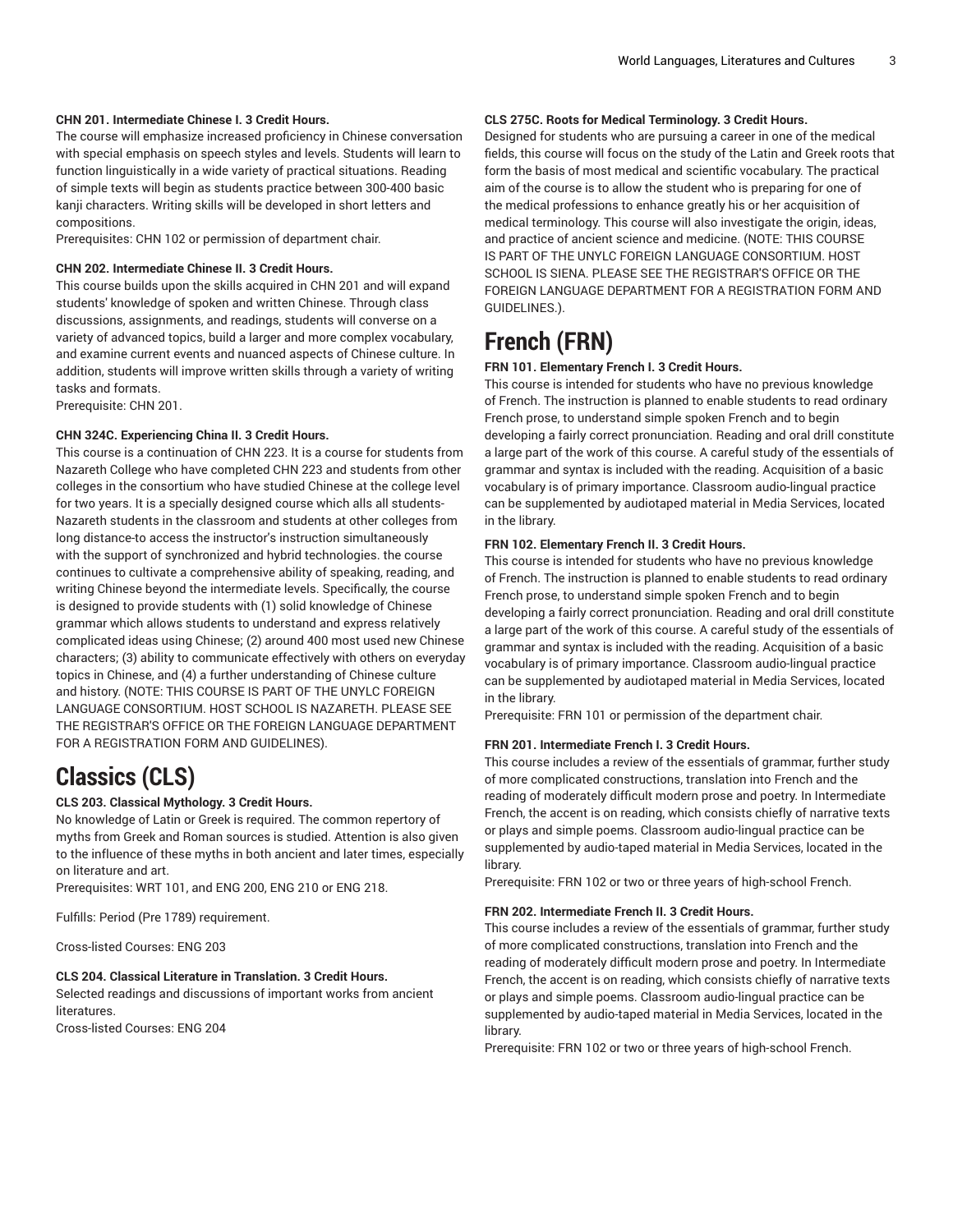### **FRN 203. Commercial French. 3 Credit Hours.**

For learners of French who would like an introduction to business in France and in Quebec. The course will deal with business vocabulary and custom in such areas as economic geography, government requirements for business, letter writing, transportation, insurance, accounting and labor relations.

Prerequisite: students should have completed two years of college-level French or the equivalent, or permission of the instructor.

#### **FRN 301. Intermediate Conversation & Comp I. 3 Credit Hours.**

Intended either as an alternate or a complement to French 203-204. Emphasis on pronunciation, intonation, correct expression and systematic vocabulary development. Audio-visual work, oral reports, some compositions and class discussions based on readings from newspapers, magazines and current writings of significant authors. Intended primarily for nonlanguage majors.

Prerequisite: FRN 202 or three or four years of high-school French.

#### **FRN 302. Intermediate Conversation & Comp II. 3 Credit Hours.**

Intended either as an alternate or a complement to French 303. Emphasis on pronunciation, intonation, correct expression and systematic vocabulary development. Audio-visual work, oral reports, some compositions and class discussions based on readings from newspapers, magazines and current writings of significant authors. Intended primarily for nonlanguage majors.

Prerequisite: FRN 202 or three or four years of high-school French.

#### **FRN 303. Introduction to Literature I. 3 Credit Hours.**

This course consists essentially of background lectures and the reading and discussion of edited selections from the masterpieces of representative modern French authors.

Prerequisite: FRN 202 or three or four years of high-school French.

#### **FRN 306. French Through Film. 3 Credit Hours.**

Nine feature films produced in France for the general public constitute the "texts" of this course. Although they are examples of modern film fiction, their settings include a variety of historical periods and geographical locations, providing broad insights into French culture. With its written and oral assignments based on the films viewed, the course is intended to develop analytical, listening, speaking and writing skills. Prerequisite: FRN 202 or permission of the chair.

Fulfills Core Requirement: Visual and Performing Arts (VPA).

#### **FRN 390. Independent Study. 1-9 Credit Hours.**

A student who wishes to pursue an independent study project for academic credit must submit, prior to registration, a proposed plan of study that includes the topic to be studied and the goal to be achieved, the methodology to be followed, schedule of supervision, end product, evaluation procedure and number of credits sought. The proposal must be approved by the supervising faculty member, the department chair (program director) and filed in the dean of arts and science's office.

## **FRN 400. Oral Proficiency Preparation. 1 Credit Hour.**

A one-credit course for the Oral Proficiency Interview that focuses on intensive speaking practice of the linguistic functions students must master to pass the OPI at the intermediate High level. It must be taken the semester immediately following their Study Abroad program. it may be taken as an Independent Study. Students who do not reach the advanced low level must retake the OPI at their own cost. Advanced low level equals B+; above this level equals A; below this level equals F. Prerequisite: completion of study abroad requirement or permission from the department chair.

Cross-listed Courses: FRN 403

#### **FRN 401. Advanced French Conversation. 3 Credit Hours.**

Practice in oral French centering around topics of contemporary interest. Emphasis is placed on the development and improvement of functional language skills needed for face-to-face communication. French phonetics will be studied with the aim of improving pronunciation. Required for major.

Prerequisite: FRN 302 or permission of the department chair.

#### **FRN 402. Advanced French Gram & Comp. 3 Credit Hours.**

A detailed study of French grammar and usage, leading toward a mastery of the written language. Required for major.

Prerequisite: FRN 302 or permission of the department chair.

### **FRN 403. Oral Proficiency Preparation. 1 Credit Hour.**

A one-credit course for the Oral Proficiency Interview that focuses on intensive speaking practice of the linguistic functions students must master to pass the OPI at the intermediate High level. It must be taken the semester immediately following their Study Abroad program. it may be taken as an Independent Study. Students who do not reach the advanced low level must retake the OPI at their own cost. Advanced low level equals B+; above this level equals A; below this level equals F. Prerequisite: completion of study abroad requirement or permission from the department chair.

Cross-listed Courses: FRN 400

#### **FRN 404. Perfectionnement Frn Conv-Comp. 3 Credit Hours.**

Refinement of written and oral expression, especially the latter. Newspapers and literary texts will be utilized. Strongly recommended for all French majors.

Prerequisite: FRN 301 and FRN 302.

#### **FRN 406. The Age of Kings. 3 Credit Hours.**

The study of major French authors of the sixteenth and seventeenth centuries is complemented by an introduction to the cultural context of the period. Special attention is given to humanism, classicism, mannerism and the baroque aesthetic as they are represented in the literary, musical and visual arts.

Prerequisite: any FRN 300 level course.

#### **FRN 407. The Age of Revolution. 3 Credit Hours.**

The study of major French authors of the eighteenth and nineteenth centuries is complemented by an introduction to the cultural context of the period. Special attention is given to the esprit critique, preromanticism, romanticism and the rococo aesthetic as they are represented in the literary, musical and visual arts. Prerequisite: any FRN 300 level course.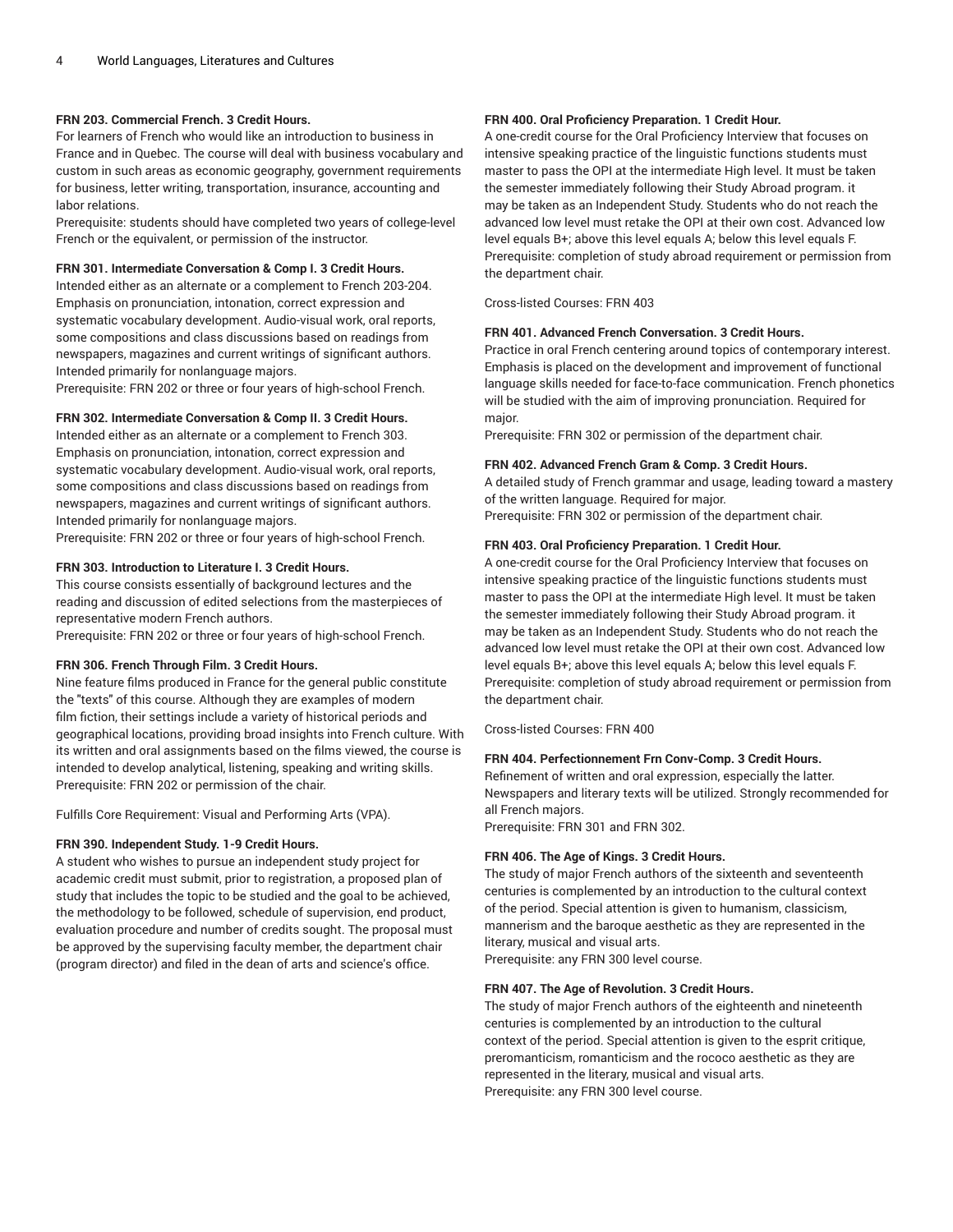## **FRN 408. The Age of Unrest. 3 Credit Hours.**

A survey of 20th century French literature, which is continually exploring new directions. Emphasis is on the most successful results of experimentation in the various genres. Prerequisite: any FRN 300 level course.

#### **FRN 410. Staging French Theater. 3 Credit Hours.**

A course in French literature in which students experience performing plays in French, some of these in front of an audience. Plays and / or scene selections taken from the repertoire of the medieval, classical, eighteenth century and contemporary French theater. Students will analyze structure, style and themes. Works selected will be studied not simply as objects for performance but also for their literary merit. Class conducted in French. Theater students and others with the requisite skills in French are also invited to enroll in this course. Fulfills core Visual and Performing Arts requirement. (VPA) Prerequisites: Any FRN 300 level course.

Cross-listed Courses: THR 310

#### **FRN 420. Francophone Lit Outside France. 3 Credit Hours.**

New world and third-world Francophone literatures, offering insights into diverse cultures, will be studied primarily in representative authors from Africa and the Americas. Fulfills Core requirement(s): Diversity (DIV). Prerequisite: any FRN 300 level course.

### **FRN 430. French Civilization. 3 Credit Hours.**

A study of French history and culture, emphasizing their influence on contemporary France and their contributions to Western civilization. Required for major.

Prerequisites: FRN 302, FRN 401, or FRN 402.

#### **FRN 440. Special Topics in French. 3 Credit Hours.**

A selection of courses to provide an opportunity for study of certain specific periods, themes, genres, authors or linguistic topics. Offered in accordance with current student and faculty interest. Prerequisite: FRN 301- FRN 302 (formerly FRN 201- FRN 202).

#### **FRN 440C. Civilization of Quebec. 3 Credit Hours.**

A study of Qubec, through its history, geography, arts and literature, political, and social structures. Various social justice concepts, such as human rights, equality, equity, and the status of minorities, will inform our study of historical events as we consider a number of questions. What happens when the colonizer becomes the colonized? What are the consequences when cultural imperialism becomes a guiding principle of government? Do the rights of minority populations outweigh commitment to the common good?(NOTE: THIS COURSE IS PART OF THE UNYLC FOREIGN LANGUAGE CONSORTIUM. HOST SCHOOL IS SIENA. PLEASE SEE THE REGISTRAR'S OFFICE OR THE FOREIGN LANGUAGE DEPARTMENT FOR A REGISTRATION FORM AND GUIDELINES.).

## **FRN 457C. Rebellion & Belonging in French History & Politics 1789-2017. 3 Credit Hours.**

The French Revolution of 1789 will launch this survey of the major events that led to the construction of Modern France. Since the Revolutions outbreak, observers have debated several key questions: What is the legacy of the French Enlightenment? What were the causes of the French Revolution? How did the Napoleonic conquests raise resistance in European societies while creating a new social order? In what ways was the Haussmann architectural reforms of Paris a response to the culture of the barricade? Was the Paris Commune a pre-communist movement? Who were the heroes of the Rsistance during World War II and how did their ideals and struggles shape a new role model for the post-war generations? We will also examine the cultural changes that led to the end of the De Gaulle era, the Mai 68 uprising, the sexual revolution, and the adhesion of France to a new and peaceful European ideal. Was the 2017 presidential election a democratic reaction against the traditional two-party system? In this class, we will interrogate over two centuries of French history since 1789, reading across the disciplines. (NOTE: This course is part of the UNYLC Foreign Language Consortium. THIS COURSE IS ONLINE. Host School is: Canisius. PLEASE SEE THE REGISTRAR'S OFFICE FOR A REGISTRATION FORM AND GUIDELINES).

# **German (GER)**

#### **GER 101. Elementary German I. 3 Credit Hours.**

For students who are beginning the study of German. This course comprises the essentials of grammar, vocabulary building and composition, together with the reading of easy selections in prose and verse.

#### **GER 102. Elementary German II. 3 Credit Hours.**

For students who are beginning the study of German. This course comprises the essentials of grammar, vocabulary building and composition, together with the reading of easy selections in prose and verse.

#### **GER 201. Intermediate German I. 3 Credit Hours.**

This course consists of a study of relevant sections of German literature, especially the novellas and/or a novel of the 20th century. The course serves as a bridge between audio-lingually and grammatically oriented prior work and more advanced literary readings.

Prerequisite: GER 101 GER 102 or two or three years of high-school German.

#### **GER 202. Intermediate German II. 3 Credit Hours.**

This course consists of a study of relevant sections of German literature, especially the novellas and/or a novel of the 20th century. The course serves as a bridge between audio-lingually and grammatically oriented prior work and more advanced literary readings.

Prerequisite: GER 101 GER 102 or two or three years of high-school German.

## **GER 301. Intermediate Conversation & Composition I. 3 Credit Hours.**

Emphasis on pronunciation, intonation, correct expression, and systematic vocabulary development. Audio-visual work, oral reports, some compositions and class discussions based on readings from newspapers, magazines and current writings of significant authors. Prerequisite: GER 202 or 3 or 4 years of high school German.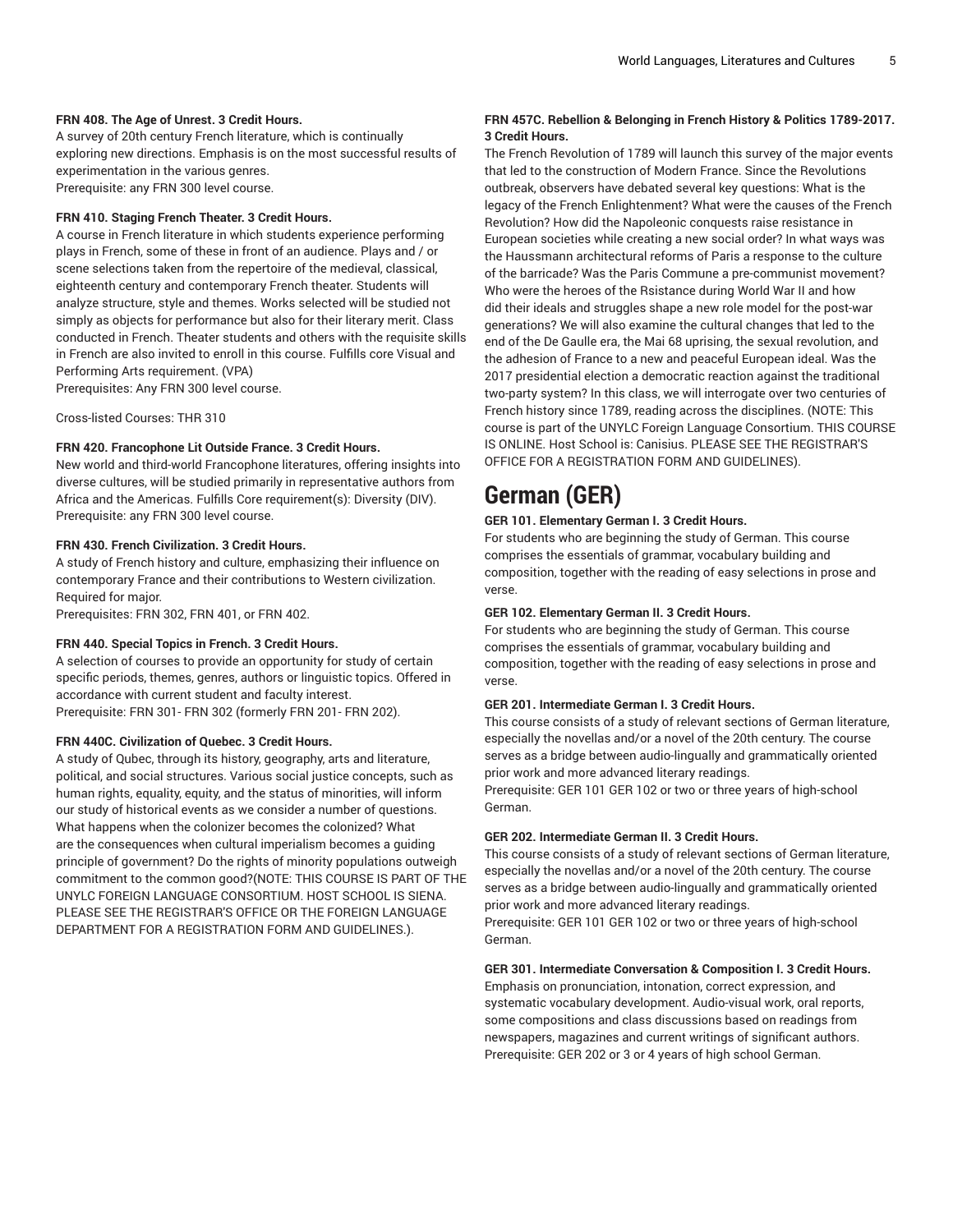## **GER 390. Independent Study. 3 Credit Hours.**

A student who wishes to pursue an independent study project for academic credit must submit, prior to registration, a proposed plan of study that includes the topic to be studied and the goal to be achieved, the methodology to be followed, schedule of supervision, end product, evaluation procedure and number of credits sought. The proposal must be approved by the supervising faculty member, the department chair and the academic dean. It will be kept on file in the academic dean's office. Credit and hours by arrangement.

# **Italian (ITL)**

## **ITL 101. Elementary Italian I. 3 Credit Hours.**

This course is designed for those students who are beginning the study of Italian. This course includes the essentials of grammar, vocabulary building and composition, together with the reading of easy selections in prose and verse. Classroom audio-lingual practice can be supplemented by audio-taped material in Media Services, located in the library.

## **ITL 102. Elementary Italian II. 3 Credit Hours.**

This course is designed for those students who are beginning the study of Italian. This course includes the essentials of grammar, vocabulary building and composition, together with the reading of easy selections in prose and verse. Classroom audio-lingual practice can be supplemented by audio-taped material in Media Services, located in the library. Prerequisite: ITL 101 or permission of the department chair.

## **ITL 201. Intermediate Italian I. 3 Credit Hours.**

After a rapid review of the essentials of grammar, students are introduced to an appreciation of the various forms of literary expression in prose and verse. Classroom audio-lingual practice can be supplemented by audiotaped material in Media Services, located in the library. Prerequisite: ITL 102 or two or three years of high-school Italian.

#### **ITL 202. Intermediate Italian II. 3 Credit Hours.**

After a rapid review of the essentials of grammar, students are introduced to an appreciation of the various forms of literary expression in prose and verse. Classroom audio-lingual practice can be supplemented by audiotaped material in Media Services, located in the library. Prerequisite: ITL 102 or two or three years of high-school Italian.

#### **ITL 202C. Interm Conversation and Comp. 3 Credit Hours.**

Emphasis on correct expression and vocabulary development. Audiovisual work, oral reports, compositions and class discussions based on readings from newspapers, magazines and current writings of significant authors. (NOTE: This course is part of the UNYLC Foreign Language Consortium. Host School is: Le Moyne.).

Prerequisites: ITL 104, three or four years of high-school Italian or permission of the instructor.

#### **ITL 301. Intermediate Conversation & Composition I. 3 Credit Hours.**

Emphasis on correct expression and vocabulary development. Audiovisual work, oral reports, compositions and class discussions based on readings from newspapers, magazines and current writings of significant authors.

Prerequisites: ITL 202, three or four years of high-school Italian or permission of the instructor.

## **ITL 302. Intermediate Conversation And Composition II. 3 Credit Hours.**

Emphasis on correct expression and vocabulary development. Audiovisual work, oral reports, compositions and class discussions based on readings from newspapers, magazines and current writings of significant authors.

Prerequisites: ITL 202, three or four years of high-school Italian or permission of the instructor.

### **ITL 390. Independent Study. 1-3 Credit Hours.**

A student who wishes to pursue an independent study project for academic credit must submit, prior to registration, a proposed plan of study that includes the topic to be studied and the goal to be achieved, the methodology to be followed, schedule of supervision, end product, evaluation procedure and number of credits sought. The proposal must be approved by the supervising faculty member, the department chair and the dean of arts and sciences. It will be kept on file in the dean of arts and sciences' office. Credits and hours by arrangement.

## **ITL 401. Advanced Conversation. 3 Credit Hours.**

Intensive practise in speaking Italian about topics of personal and contemporary interest. Emphasis is placed on the development of functional language skills needed for face-to-face communication. Additional emphasis on improving pronunciation.

#### **ITL 402. Advanced Composition. 3 Credit Hours.**

Systematic and intensive practice of written Italian. Students write regularly on topics of personal and contemporary interest, and produce academic essays in Italian. Emphasis is placed on advanced grammatical and stylistic topics as they relate to well-written Italian. Prerequisites: ITL 302 or permission from instructor.

## **ITL 403. Italian Culture and Cinema. 3 Credit Hours.**

An encounter with Italian culture from World War II to the present, this course will trace the evolution of modern Italy through a representative selection of Italian literature and films by both male and female authors. The readings will be in English translation, while the films will be in Italian with English subtitles. (Texts will be available in Italian for language minors.)

Prerequisites: WRT 101, ENG 210 or ENG 218.

Cross-listed Courses: CMM 303

# **Japanese (JPN)**

## **JPN 101. Elementary Japanese I. 3 Credit Hours.**

This course is designed for students who are beginning the study of Japanese. The instruction is planned to enable students to read the Japanese syllaberies, to understand simple spoken Japanese and to begin developing correct pronunciation. Oral drills and memorization of sentence patterns constitute a large part of the work of this course. Acquisition of a basic vocabulary is of primary importance. Preliminary study of grammar and syntax is undertaken. Classroom audio-lingual practice will be supplemented by audio-taped material in Media Services, located in the library.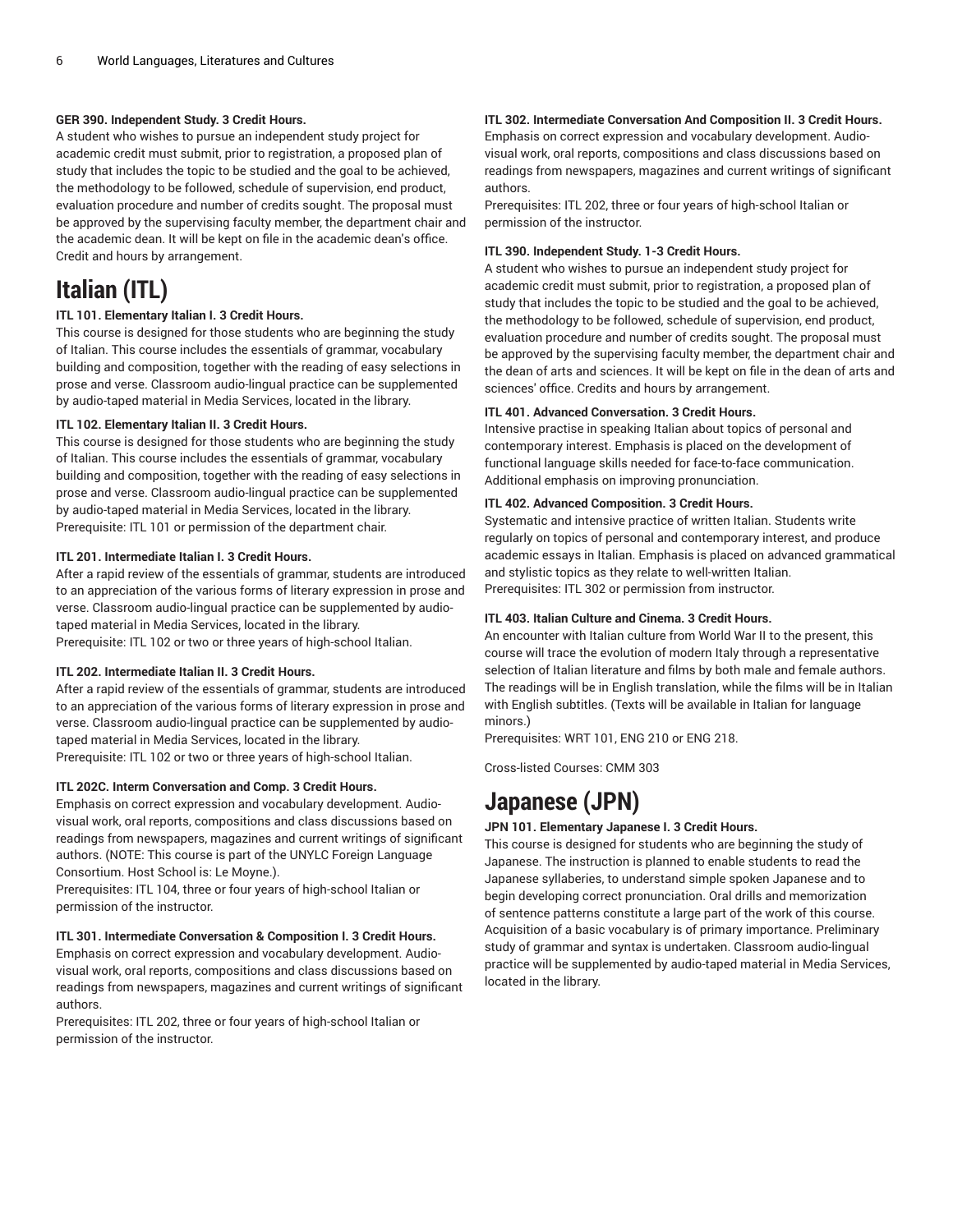## **JPN 102. Elementary Japanese II. 3 Credit Hours.**

This course is designed for students who are beginning the study of Japanese. The instruction is planned to enable students to read the Japanese syllaberies, to understand simple spoken Japanese and to begin developing correct pronunciation. Oral drills and memorization of sentence patterns constitute a large part of the work of this course. Acquisition of a basic vocabulary is of primary importance. Preliminary study of grammar and syntax is undertaken. Classroom audio-lingual practice will be supplemented by audio-taped material in Media Services, located in the library.

Prerequisite: JPN 101 or permission of the department chair.

#### **JPN 201. Intermediate Japanese I. 3 Credit Hours.**

This course will emphasize increased proficiency in Japanese conversation with special emphasis on speech styles and levels. Students will learn how to function linguistically in a wide variety of practical situations. Reading of simple texts will begin as students learn up to 300-400 basic kanji (Chinese characters). Additional skills will be developed in composition writing and public speaking in Japanese. Students will be introduced to topics in intermediate to advanced grammar.

Prerequisite: JPN 102 or the equivalent.

#### **JPN 202. Intermediate Japanese II. 3 Credit Hours.**

This course will emphasize increased proficiency in Japanese conversation with special emphasis on speech styles and levels. Students will learn how to function linguistically in a wide variety of practical situations. Reading of simple texts will begin as students learn up to 300-400 basic kanji (Chinese characters). Additional skills will be developed in composition writing and public speaking in Japanese. Students will be introduced to topics in intermediate to advanced grammar.

Prerequisite: JPN 201 or the equivalent.

#### **JPN 301. Intermediate Composition & Conversation I. 3 Credit Hours.**

Third-year course designed to provide students with advanced conversational skill and intermediate skill in reading and writing Japanese. Topics in advanced grammar (clauses, conditional, passive, causative, additional speech levels) and expanded vocabulary study. Intensive study of 500 more kanji (Chinese characters) and reading of selected original materials. Training in use of Japanese dictionaries. Practice in Japanese composition and oral presentations. Prerequisite: JPN 202 or the equivalent.

#### **JPN 302. Intermediate Composition & Conversation II. 3 Credit Hours.**

A third-year course designed to provide students with advanced conversational skill and intermediate skill in reading and writing Japanese. Topics in advanced grammar (clauses, conditional, passive, causative, additional speech levels) and expanded vocabulary study. Intensive study of 500 more kanji (Chinese characters) and reading of selected original materials. Training in the use of Japanese dictionaries. Practice in Japanese composition and oral presentations. Prerequisite: JPN 202 or the equivalent.

## **Latin (LAT)**

#### **LAT 101. Elementary Latin I. 3 Credit Hours.**

This course presumes no previous study of Latin. It endeavors to prepare the student for continuing the language at the college level.

#### **LAT 102. Elementary Latin II. 3 Credit Hours.**

This course continues the study of Latin and builds upon the grammar and syntax already learned in LAT 101. Prerequisite: LAT 101 or the high school equivalent.

#### **LAT 201. Intermediate Latin I. 3 Credit Hours.**

This course completes the study of grammar and syntax begun in LAT 101-102 and prepares the student for reading and understanding of unadapted Latin prose and verse. Prerequisite: LAT 102 or the high school equivalent.

#### **LAT 202. Intermediate Latin II. 3 Credit Hours.**

The objective of this course is to introduce students to readings from a variety of less difficult Latin authors in order that they acquire a higher level of comprehension and reasonable speed in reading unadapted Latin. Prerequisite: LAT 201 or the high school equivalent.

#### **LAT 303. Intro to Latin Literature: Prose. 3 Credit Hours.**

Designed as a general survey of the development of Latin prose and its historical and cultural backgrounds, this course introduces the student to selections from a number of representative authors, including Caesar, Cicero, Nepos, Livy and Pliny. The course also reviews the basic grammar and syntax of Latin prose and is suitable for students with four years of high school Latin.

Prerequisite: LAT 201 or equivalent.

#### **LAT 304. Intro to Latin Literature:Poetry. 3 Credit Hours.**

This course serves as an introduction to the reading and appreciation of Latin verse. Focusing primarily on epic and elegy, readings include selections from Vergil, Ovid, Tibullus, Propertius and Martial. The course introduces the student to the essentials of Latin meter and is suitable for students with four years of high school Latin. Prerequisite: LAT 201 or equivalent.

#### **LAT 315. Golden Age Prose. 3 Credit Hours.**

Selected readings designed to introduce the student to the prose literature of typical Golden Age authors, including: Caesar, Cicero, Livy, and Sallust. In any given semester, authors and selections read will be based on student interest and program needs. Prerequisite: LAT 201 or equivalent.

#### **LAT 316. Silver Age Prose. 3 Credit Hours.**

Selected readings designed to introduce the student to the prose literature of typical Silver Age authors, including Suetonius, Seneca, Petronius, Tacitus, and Pliny. In any given semester, authors and selections read will be based on student interest and program needs. Prerequisite: LAT 201or equivalent.

#### **LAT 390. Independent Study. 1-3 Credit Hours.**

A student who wishes to pursue an independent study project for academic credit must submit, prior to registration, a proposed plan of study that includes the topic to be studied and goal to be achieved, the methodology to be followed, schedule of supervision, end product, evaluation procedure and number of credits sought. The proposal must be approved by the supervising faculty member, the department chair and the academic dean. It will be kept on file in the academic dean's office. Credit and hours by arrangement.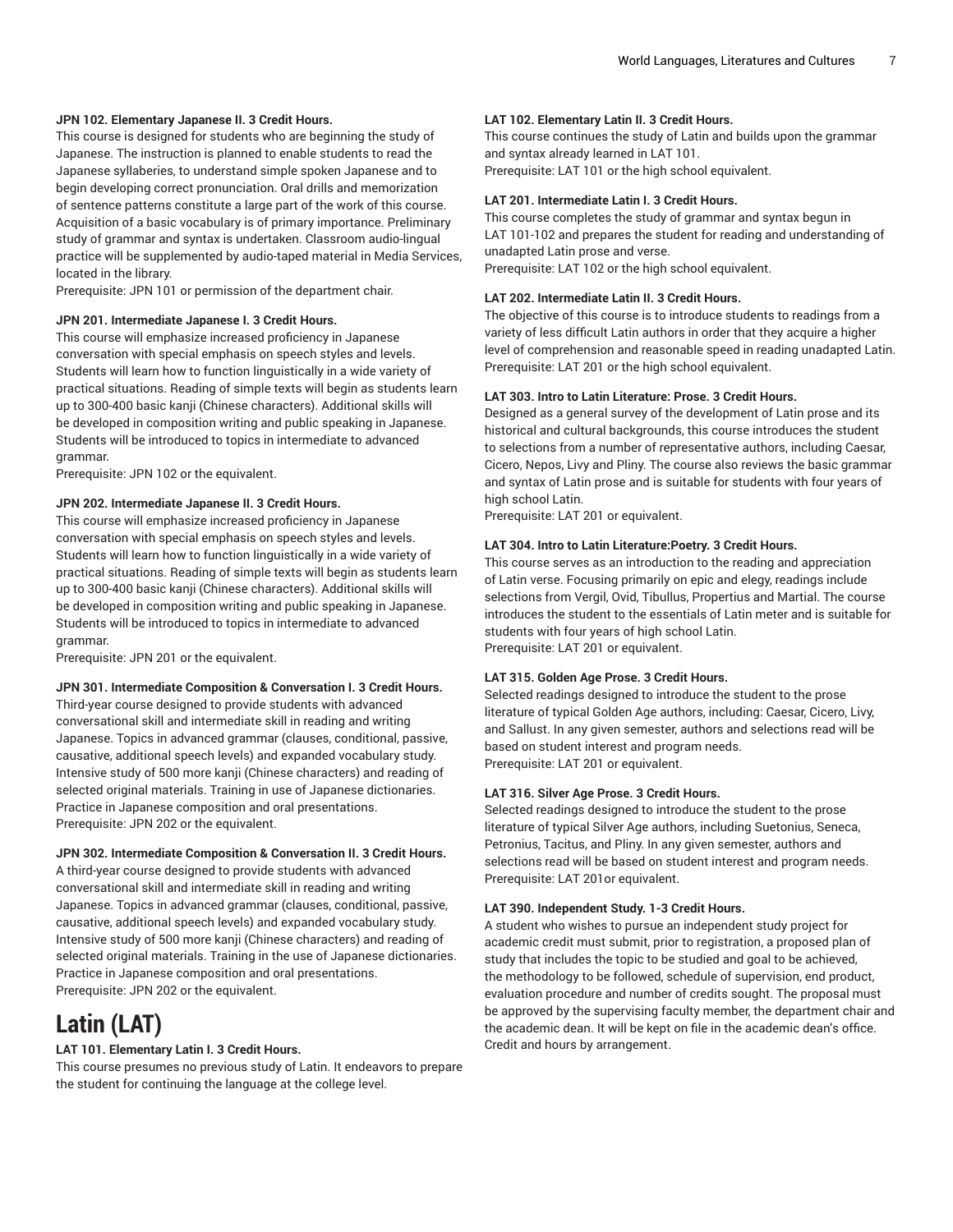# **Spanish (SPN)**

## **SPN 101. Elementary Spanish I. 3 Credit Hours.**

This course is designed for students who are beginning the study of Spanish. It includes the essentials of grammar, vocabulary building and elementary composition, together with the reading of moderately difficult selections in Spanish prose. Classroom audio-lingual practice can be supplemented by audio-taped material in Media Services, located in the library.

## **SPN 102. Elementary Spanish II. 3 Credit Hours.**

This course is designed for students who are beginning the study of Spanish. It includes the essentials of grammar, vocabulary building and elementary composition, together with the reading of moderately difficult selections in Spanish prose. Classroom audio-lingual practice can be supplemented by audio-taped material in Media Services, located in the library.

Prerequisite: SPN 101 or permission of the department chair.

## **SPN 201. Intermediate Spanish I. 3 Credit Hours.**

Review and practice of basic grammatical structures. Emphasis on all four language skills. Introduction to selected Spanish readings. Classroom practice can be supplemented by taped material in Media Services, located in the library.

Prerequisite: SPN 102 or two or three years of high school Spanish.

## **SPN 202. Intermediate Spanish II. 3 Credit Hours.**

Review and practice of basic grammatical structures. Emphasis on all four language skills. Introduction to selected Spanish readings. Classroom practice can be supplemented by taped material in Media Services, located in the library.

Prerequisite: SPN 201 or two or three years of high school Spanish.

## **SPN 301. Conversation and Composition I. 3 Credit Hours.**

Intended as an alternate to SPN 303 SPN 304. Emphasis on pronunciation, intonation, correct expression and systematic vocabulary development. Audio-visual work, oral reports, compositions and class discussions based on readings from newspapers, magazines and current writings of significant authors. Intended primarily for non-language majors.

Prerequisite: SPN 202 or three or four years of high school Spanish.

## **SPN 302. Conversation and Composition II. 3 Credit Hours.**

Intended as an alternate to SPN 303 SPN 304. Emphasis on pronunciation, intonation, correct expression and systematic vocabulary development. Audio-visual work, oral reports, compositions and class discussions based on readings from newspapers, magazines and current writings of significant authors. Intended primarily for non-language majors.

Prerequisite: SPN 301 or three or four years of high school Spanish.

## **SPN 303. Introduction to Literature I. 3 Credit Hours.**

Modern Spanish and Spanish-American readings in prose, poetry, and drama. Discussion and written work focus on the practice of the language (reinforcement of grammatical structures and broadening of vocabulary) and some basic principles of literary analysis. Prerequisite: SPN 202 or four years of high school Spanish.

## **SPN 304. Introduction to Literature II. 3 Credit Hours.**

Modern Spanish and Spanish-American readings in prose, poetry and drama. Discussion and written work focus on practice of the language (reinforcement of grammatical structures and broadening of vocabulary) and some basic principles of literary analysis.

Prerequisite: SPN 104 or four years of high school Spanish.

### **SPN 310. Spanish for Heritage Speakers. 3 Credit Hours.**

Students will build up their vocabulary, writing and reading skills to succeed in higher level courses, and they will learn about the culture of Hispanic groups other than their own. Through contemporary media and texts, students will also learn how the varieties of Spanish spoken in the United States may differ from more "standard" varieties of Spanish. At the same time, the course will highlight the role of situational context and purpose in determining how speakers use language in order to reinforce the idea that, despite the difference from standard Spanish, the varieties of Spanish spoken in the United States have the same linguisitic richness, complexity, and validity as any other variety.

## **SPN 390. Independent Study. 1-9 Credit Hours.**

A student who wishes to pursue an independent study project for academic credit must submit, prior to registration, a proposed plan of study that includes the topic to be studied and the goal to be achieved, the methodology to be followed, schedule of supervision, end product, evaluation procedure and number of credits sought. The proposal must be approved by the supervising faculty member, the department chair (program director) and the academic dean. It will be kept on file in the academic dean's office.

#### **SPN 401. Advanced Conversation. 3 Credit Hours.**

Intensive practice in speaking Spanish about topics of personal and public interest. Emphasis is placed in the development and improvement of functional language skills needed for interpersonal communication and academic presentations. Required for majors. Not open to native speakers of Spanish.

## **SPN 402. Advanced Composition. 3 Credit Hours.**

Systematic and intensive practice of written Spanish. Students are required to produce both personal and narratives and academic essays with the appropriate degree of accuracy. Required for major. Prerequisite: SPN 401 or permission of the department chair.

#### **SPN 403. Survey of Spanish Literature I. 3 Credit Hours.**

A survey course consisting of background lectures and readings of edited segments from the representative masterpieces of Spanish literature from the epic poem, Cantar de Mio Cid, to the 20th century. Prerequisite: SPN 401 or SPN 402 or permission of the chair.

#### **SPN 411. Spanish Civilization. 3 Credit Hours.**

A study of the Spanish character and of Spain's contribution to world civilization through a tracing of its geographic, ethnic, social, political, economic and cultural characteristics. Readings in civilization, discussions and slide-lectures. Only Spanish is spoken in class. Required for majors.

Prerequisite: SPN 304 or SPN 402.

Fulfills Core Requirement: Diversity (DIV).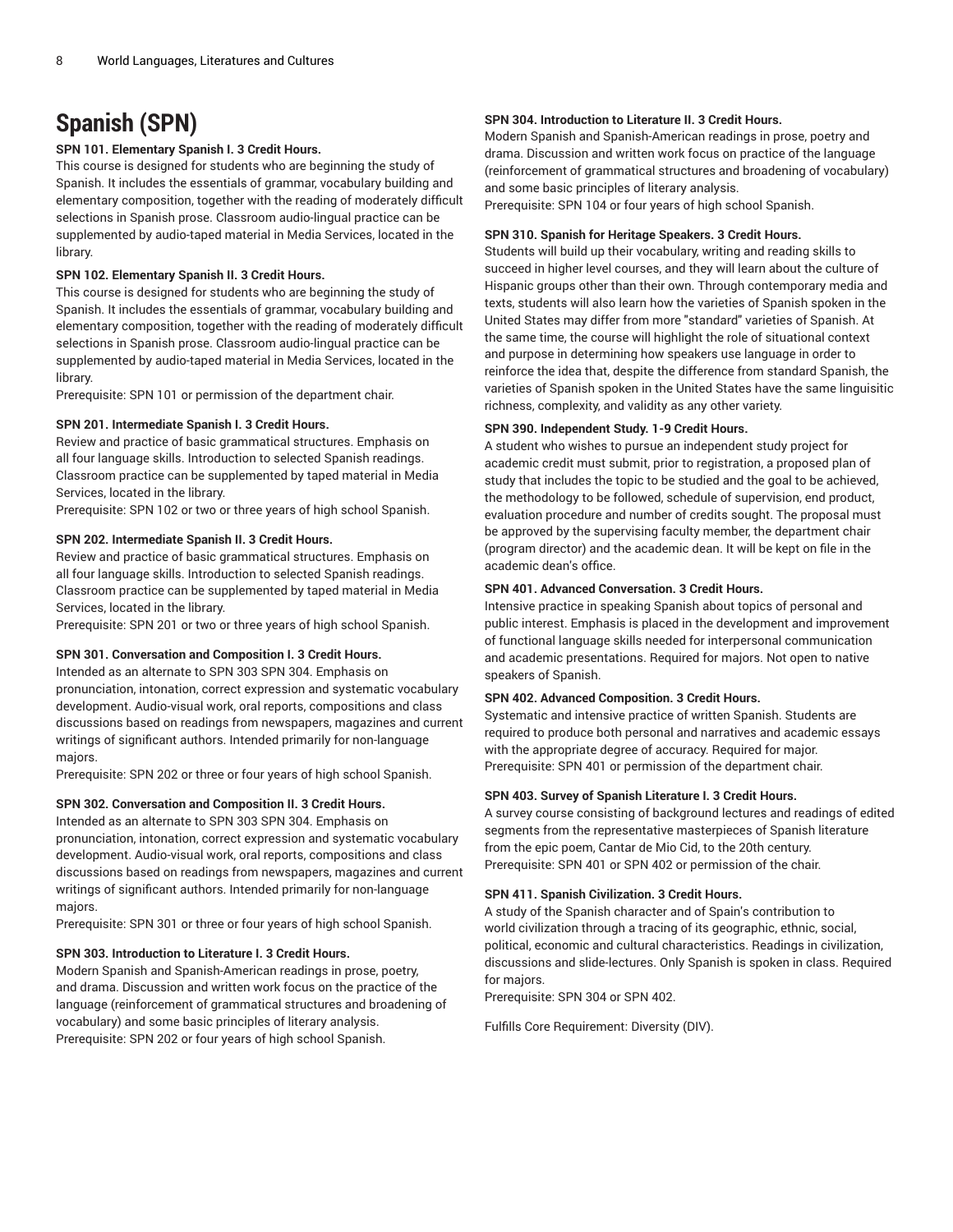### **SPN 412. Spanish-American Civilization. 3 Credit Hours.**

The development of Spanish America through a study of its historical, social, political, economic and artistic institutions. Readings, discussions, oral and written reports and slide-lectures. Only Spanish is spoken in class. Required for majors.

Prerequisite: SPN 304 or SPN 402.

Fulfills Core Requirement(s): DIV.

## **SPN 413. Mexico in Its Arts & Literature. 3 Credit Hours.**

Despite Mexico's geographical proximity, political relevance and economic importance to the United States, few countries are as poorly understand as is Mexico among Americans. As a result, few Americans appreciate their neighbor's historical odyssey, in search of political stability, national unity, democracy and economic prosperity. This course offers an introduction to 20th and 21st century literture and cultural production about modern Mexico. Emphasis will be placed on the way intellectuals, writers and artists whose novels, short stories, films, paintings deal with Mexico City's changing social and political landscape, and how these representations question themes and trends in national identity, state control, globalization and immigration. the course will provide a historical outline of the interaction between artists, the state, and national identity in Mexico. It will also challenge dominant narratives within Mexican history, through an examination of the experience of subaltern groups, including women and indigenous peoples. This course includes a travel component. Students must request permission of instructor via an application in order to register. Prerequisite: SPN 302.

Fulfills Core Requirement(s): Diversity (DIV).

Cross-listed Courses: PGS 313

#### **SPN 421. 20th Cent Spanish Prose. 3 Credit Hours.**

Readings and discussion of essays and fiction by the most prominent writers of the period. The course attempts to give the student insight into the character and thought of twentieth-century Spain that led to the devastating Spanish Civil War.

Prerequisite: SPN 302 or permission of the chair.

#### **SPN 422. 20th Cent Spanish Fiction. 3 Credit Hours.**

Selected readings and discussion of the fiction written after the Spanish Civil War. The course attempts to portray the scars of the war and give the student insight into the great changes that have occurred in Spain since then.

Prerequisite: SPN 302 or permission of the chair.

#### **SPN 423. 20th Century Span Drama & Poet. 3 Credit Hours.**

Selected readings and discussion of the most prominent playwrights and poets of twentieth-century Spain.

Prerequisite: SPN 302 or permission of the chair.

#### **SPN 431. Spanish-American Literature I. 3 Credit Hours.**

Selected novels and short stories from the most prominent of contemporary SpanishAmerican writers. These readings and discussion will attempt to give the student insight into the diversity of the Americas. Prerequisite: SPN 302 or permission of the chair.

#### **SPN 432. 20th Cent Span-Am Drama & Poet. 3 Credit Hours.**

Writings from selected poets and playwrights of this century that have had great impact in the Spanish-speaking world. Prerequisite: SPN 302 or permission of the chair.

#### **SPN 440. Special Topics in Spanish. 3 Credit Hours.**

A selection of courses to provide an opportunity for study of certain specific periods, themes, genres, authors or linguistic topics offered in accordance with current student and faculty interest. Prerequisite: SPN 302 or permission of the chair.

#### **SPN 450C. Spanish for Business. 3 Credit Hours.**

The Spanish for Business online course is designed to give students with advanced-intermediate and advanced levels of proficiency in Spanish a solid foundation in business vocabulary, basic cultural concepts, and situational practice. It seeks to develop intercultural communicative competence for business purposes based on social values and conventions that shape everyday interaction conducted within a given society. (NOTE: This course is part of the UNYLC Foreign Language Consortium. The host School is Canisius. Please see the Registrar's Ofice or the Foreign Language department for a registration form and guidelines.).

#### **SPN 451. Spanish Women Writers. 3 Credit Hours.**

In this course students will explore different aspects related to the literary expression and construction of identity through the study of works by women writers both from Spain and Latin America who practice a variety of genres; autobiography, novel, short story and poetry. Through the analysis of these texts we will derive interdisciplinary discussions related to the construction of gender, sexuality and feminine creativity. We will examine not only the form and the content of the texts, but we will also contextualize the works in their historical, cultural and literary background. Through the use of secondary texts such as paintings, documentaries, musical compositions and film, the students will explore the different forms of art and disciplines that intersect with the texts and project the worldview of each period. Cross-listed Courses: PGS 450, GWS 360

#### **SPN 474. Latin American & Us Latino Theatre. 3 Credit Hours.**

A study of major Latin American and U.S. Latino plays. Emphasis on dramatic literature in relation to performance and cultural contexts. Some production of scenes. Not open to First-Year Students. Prerequisite: SPN 202.

Fulfills Core Requirement(s): Visual and Performing Arts requirement(VPA)and Diversity (DIV) Suggested prior course: SPN 301.

Cross-listed Courses: THR 374

#### **SPN 480. Oral Proficiency Preparation. 1 Credit Hour.**

A one-credit preparation course for the Oral Proficiency Interview that focuses on intensive speaking practice of the linguistic functions students must master to pass the OPI at the Intermediate High level. It must be taken the semester immediately following their Study Abroad program. it may be taken as an Independent Study. Students who do not reach the advanced low level must retake the OPI at their own cost. Advanced low level equals B+; above this level equals A; below this level equals F.

Prerequisite: completion of study abroad requirement or permission from the department chair.

#### **SPN 490. Spanish Internship. 1-3 Credit Hours.**

Participation in a field learning experience closely related to one of the areas of Spanish. The student intern will report as required to the faculty member assigned to supervise this field experience and is expected to evaluate the experience and relate it to his or her academic program. Three hours of field work per week will be required to generate one credit.